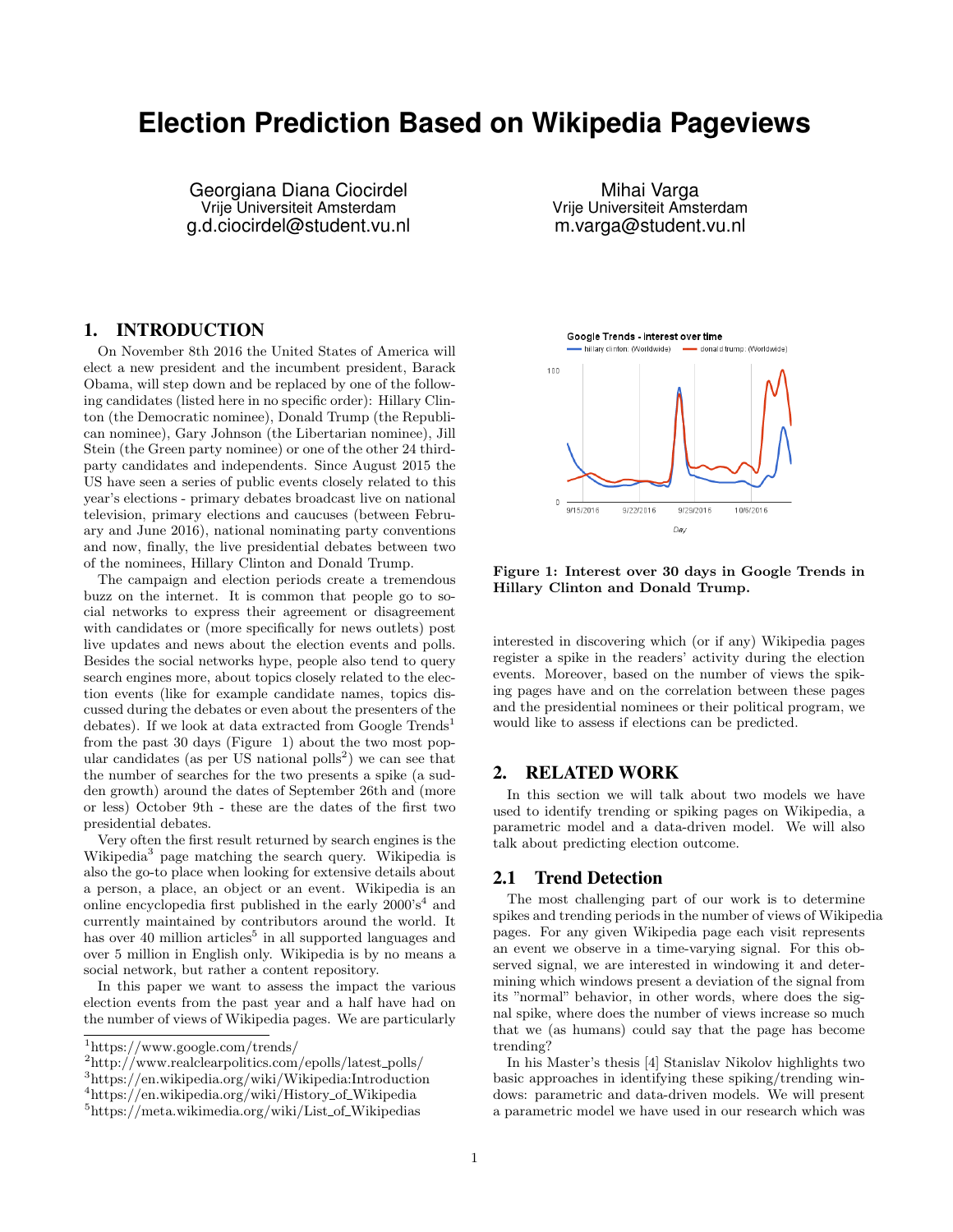

#### Figure 2: Possible ways in which a signal becomes trending.

inspired by an algorithm published on Stackoverflow<sup>6</sup> and a data-driven model documented by S. Nikolov in his thesis.

#### *2.1.1 A Parametric Model*

A parametric model which identifies trends and spikes in a time varying signal relies on a set of parameters estimated from the input data in order to detect anomalies in the signal. S. Nikolov highlights<sup>7</sup> that this approach in identifying trends is not reliable due to too many ways in which a signal could become trending (Figure 2) - there could be a gradual rise in the signal (red), the signal could suddenly jump "a step" (yellow), it could be alternating between increasing and decreasing (blue and green) and so on. A fixed value for a parameter might not properly capture all the possible changes correctly.

However, we will see that spikes and trends in Wikipedia data can be modeled with a parametric algorithm presented on Stackoverflow<sup>8</sup> in 2014. The algorithm performs as follows: the algorithm keeps track of a moving mean and a standard deviation of the observed events in a time varying signal. Initially, the mean and the standard deviation are computed over the first window of  $K$  observations. Then, for each observation with an index larger than or equal to K the algorithm checks whether the given point is a preset number of standard deviations (called dist) away from the moving mean and outputs 1 if it is, or 0 otherwise. On each step the moving mean is updated as the mean of its previous value and the value of the current point in the time series; the standard deviation is updated to be half of the distance between the previous standard deviation and the distance between the new point and the previous mean. An important feature of the algorithm is that a spike in the data will not corrupt the moving mean or standard deviation, as spikes in the signal do not contribute to the update. Another parameter called influence (with values between 0 and 1) could be included in the algorithm to allow the spikes to influence the moving mean.

**input** : input signal, the parameters  $K$ , dist, influence output: a binary output signal

initialize StdDeviation as the standard deviation of the first  $K$  observation in the input signal; initialize *Mean* as the mean of the first  $K$  observations in the input signal;

for  $i \leftarrow 0$  to  $K - 1$  do output 0; end for  $i \leftarrow K$  to the end of the input signal do if current observation > dist  $\ast$  StdDeviation + Mean then output 1;  $StdDeviation = StdDeviation + influence *$ abs(current observation – Mean) /  $(1 +$ influence);  $Mean = Mean + influence * current observation$  $/ (1 + influence);$ else  $StdDeviation = (StdDeviation + abs(current$ observation  $-$  Mean))  $/$  2;  $Mean = (Mean + current observation) / 2$ ; end



Algorithm 1: A simple parametric algorithm that finds peaks and trends in an input time-varying signal.

#### *2.1.2 A Data-Driven Model*

The disadvantage of a parametric model is that we need to estimate the values of the parameters and very often (in our experiments as well), the parameters are set to magic numbers. A "cleaner" approach in identifying trends and spikes is data driven rather than parametric - instead of trying to hard set parameter values, we could compare the input signal with real examples of time series that we know are trending or non-trending and, based on the level of their similarity, attribute the signal to either one of the two classes (trend/non-trend). Hendrickson, Kolb, Lehman and Montague build on this idea in their white paper [3] and propose an algorithm inspired by and similar to the one described by Nikolov in his thesis. In our research on Wikipedia page views, we have used the algorithm presented in the white paper, as it was backed up by samples of code and thus easier to understand.

This algorithm was first used by Nikolov [4] for finding trending Twitter topics (keywords in tweets that are suddenly used by people more than they are on a regular basis). The algorithm relies on the existence of two initial sets of time series that correspond to topics that have either become trending or not. We call these reference sets  $R+$  and  $R-$ , respectively. We are interested in computing the probability of an observed signal of belonging to each of the classes. The two reference sets can be viewed as a very small number of different signal sources each producing noisy versions of a prototype signal. So for example even though the signals in  $R+$  are different between each other, they can be clustered into patterns of activity <sup>9</sup> and they have all been produced by "trending" signal sources. And the same applies to the

 $6$ http://stackoverflow.com/tour

 $^{7}$ https://snikolov.wordpress.com/2012/11/14/early-

detection-of-twitter-trends/ - The Problem with Parametric Models

 ${\rm ^8http://stackoverflow.com/questions/22583391/peak}$ signal-detection-in-realtime-timeseries-

data/22640362#22640362

<sup>9</sup>https://snikolov.wordpress.com/2012/11/14/earlydetection-of-twitter-trends/ - Figure 4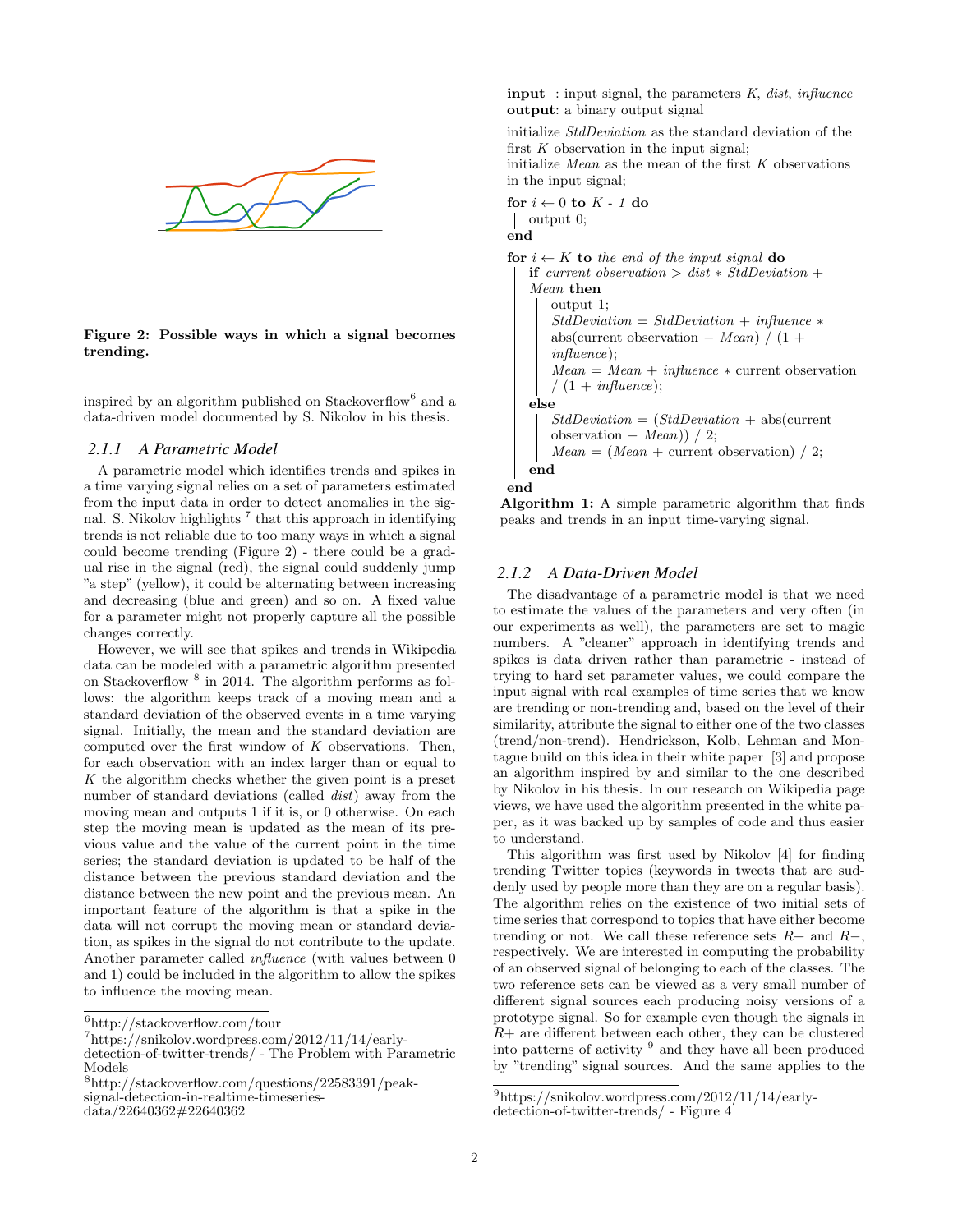non-trending signals in R−. The sequence of observations in the input signal - in Nikolov's thesis, this would be the sequence of tweets related to a topic; in our case this would be the sequence of accesses of a Wikipedia page - is a sequence of events that occur randomly over a period of time. The evolution in time of the signal is described by a stochastic process and each observation in the signal is independent to all the other observations. Nikolov [4] proposes a stochastic model to estimate the closeness of a signal  $s$  to a source  $q$ :

$$
P(s \ generated \ by \ q) \propto e^{-\gamma d(s,q)} \tag{1}
$$

where  $d(s, q)$  is a distance function computing the distance between the signal  $s$  and the source  $q$ .

Hendrickson, Kolb, Lehman and Montague build on this theory and propose a trend detection algorithm in their whitepaper  $[3]$ . To classify a signal s as trending or nontrending, we first have to find the distance between s and each q, where q is in  $R+$  or  $R-$ . First, both signals, s and q, are unit-normalized and then the Euclidian distance is used as the distance function:

$$
d(s,q) = \sum_{i=1}^{N} (s_i - q_i)^2
$$
 (2)

where N is the length of the two time series and  $q_i$  and  $s_i$ are the ith observation along the two signals.

Having defined our distance function, we will also define a weight function similar to the probability density function modeling the probability of signal s having been produced by a source  $q$  (equation 1):

$$
W(s,q) = e^{-\gamma d(s,q)}\tag{3}
$$

As we are actually interested in finding the probability of s having been produced by **any** source q in  $R+$  or  $R-$ , we will sum up all the weights and introduce a new metric:

$$
\eta(s) = \frac{\sum_{q \in R+} W(s, q)}{\sum_{q \in R-} W(s, q)} \tag{4}
$$

where  $\eta(s)$  quantifies how much s looks like a trend  $R+$ rather than a non-trend in R−. We will say that the signal s exhibits a spike or a trend if the value of the function  $\eta(s)$ is above a certain threshold  $\theta$ .

In practice the reference trends/non-trends and the input signal have different lengths. If the input signal is shorter than the reference set, then the above algorithm will not be able to classify it. If the input signal is longer than the reference signals, then it can be windowed into chunks of reference length and the algorithm will be run over each window. The reference signals must be of the same length in order to produce one unique window over s.

We conclude this subsection with algorithm 2 showing the pseudo-code for the data-driven approach for trend detection.

#### 2.2 Predicting Elections

Trying to predict the outcome of elections by using publicly available data from social networks is quite common in research. In his paper [1], for example, Daniel Gayo-Avello cites and analyses a number of different other papers that claim to have found a trustworthy method of predicting who **input** : input signal s,  $R+$ ,  $R-$ , parameter  $\theta$ output: true if  $s \in R$ + or false otherwise for each window in s of reference length

```
foreach window w of reference length in s do
   do unit-normalization over w;
   apply log_{10} over each element in w;
   WR+ = 0;WR - = 0;foreach q \in R+ do
    \vert WR+ \vert = W(w, q);end
   foreach q \in R- do
    W R - += W(w, q);end
    \eta = \frac{W R + 1}{W R - 1}if \eta >= \theta then
    output true;
   else
    \vert output false;
   end
end
```
Algorithm 2: A data-driven algorithm that finds trends and non-trends in a windowed signal based on the two reference sets,  $R+$  and  $R-$ .

will win and who will lose elections based on tweets. However, he is skeptical that the methods presented in these pieces of research are accurate and argues that in fact it is not possible to make such predictions from social network interactions, primarily due to a strong imbalance in the demographic groups represented on Twitter. Actually, as Bloomberg Politics show in one of their blog posts [2], polling is anything but trivial and it is essential that polls capture the correct distribution of the various demographic groups that participate in the elective process. With this is mind, we doubt that our results will give an accurate prediction of the upcoming election for two reasons: firstly, Wikipedia being an information source and not a social network, it is impossible for us to even analyze the feelings or the opinions of its users, so there is no way of telling if the readers that have accessed a certain page are pro, against or neutral to the given subject; secondly, Wikipedia query logs are captured in such a way, that it is impossible to infer anything related to the demographic distribution of its users (such as gender, race, level of education, etc.).

However, in our experiments we have also tried to determine whether a higher number of people accessing pages related to the candidates is an indication of a general preference towards that candidate or not.

## 3. RESEARCH QUESTIONS

In our experiments on detecting trends and spikes in the number of views of Wikipedia pages during presidential election events in the United States we will try to answer the following questions:

- Which pages do spike or become trending on Wikipedia during the election events?
- Can we predict the outcome of polls (and eventually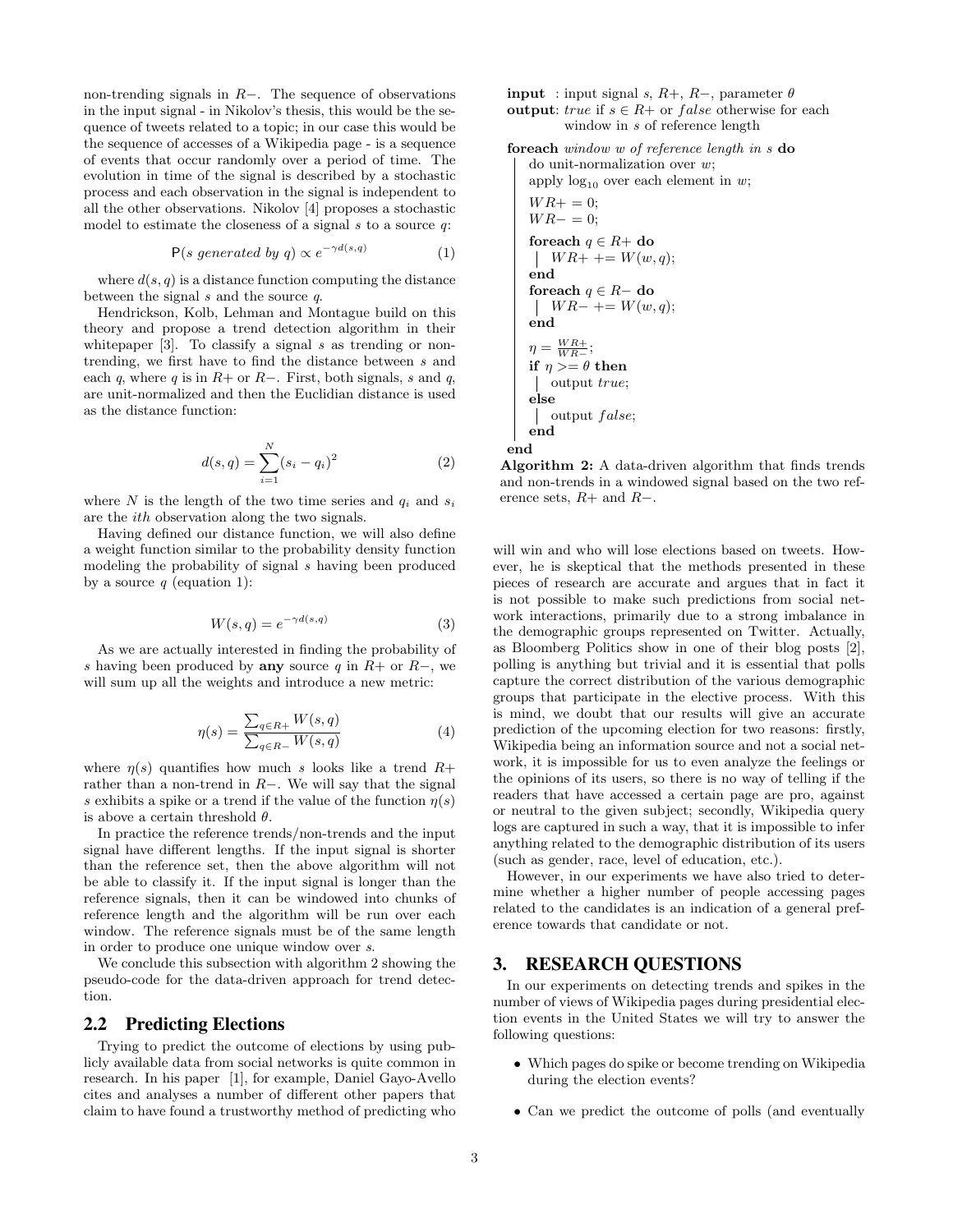elections) based on the number of views the pages related to various candidates receive?

The end goal of our project is to create a visualization in the form of a web page to help the reader and ourselves answer these questions. This web page will hold information about each election event (starting from August 2015), about trending pages associated with each event and also about polls.

We are also interested in a reliable and flexible way of parsing the input data. Wikipedia has over 40 million online articles, 5.2 of which are in English and 1.3 in Spanish. The team regularly publishes page views statistics at https://dumps.wikimedia.org/other/pageviews/. These statistics are hourly aggregated and hold information about the language of the article, the medium it has been accessed from, the name of the article and the number of views from that hour. We are interested in looking at pages in English or Spanish (we think this is the most relevant language segment for US citizens). After this filtering by language our solution needs to work with approximately 82GB of gzip-ed data (the unfiltered data has a size of 500GB). So on the technical side of the project another question arises:

• Which tools and languages should we use that will allow us to easily filter, window and process the available data?

The next two sections will address these questions and will present the technical solutions we have chosen, how we have implemented the two algorithms described in the previous section and what conclusions have we drawn from our results.

# 4. PROJECT SETUP

#### 4.1 Data Collection

The necessary data for our project (the Wikipedia pageviews) have been downloaded to the SURFSara<sup>10</sup> cluster. We have also gathered data about the election events that have taken place between August 2015 and September 2016: Demo $cratic<sup>11</sup>$  and Republican<sup>12</sup> presidential debates and forums,  $Democratic<sup>13</sup>$  and Republican<sup>14</sup> primary elections and finally data about the undergoing presidential debates $15$  between Hillary Clinton and Donald Trump. From these events we have collected data about the participants, places where they have taken place and, the names of moderators and the topics of the discussions (in case of debates). There is a total of 138 election events we have data about.

We have also extracted poll data from the RealClear Politics website<sup>16</sup>, which aggregates data from multiple polls. The website allows downloading the poll results in a JSON format. This amounts to one poll result per day for three different polls: Clinton vs. Trump, Clinton vs. Sanders and all the Republican candidates vs. each other.

#### 4.2 Technologies Used

We started our work by analyzing small portions of data in order to generate a "ground truth" result that we could use to assess that our future pipelines produced the desire result. We have used python for parsing a small number of files (each containing Wikipedia dumps for one hour). The output of the script was a csv file. To plot our results we have used Google  $\text{Sheets}^{17}$ , which may not sound like the optimal tool to use for plots, but we found it very easy to import csv data into a Sheet, to generate and advance edit plots and ultimately to share plots and linking them in other documents.

Later on, in order to process all the data from Wikipedia that we wanted to inspect we have decided to use  $\text{Spark}^{18}$ and to write our batch pipelines in Java. We chose to work with Spark because it was easy and intuitive to use for pipeline stages definitions and general flow specification and jobs deployment and tuning. Also, it did not require any extra installations on SURFSara. For Java we have used the JDK 7 as this was the version available on the cluster. Java and Spark have been an easy to use combination - the definition of stages is intuitive with names like "filter" or  $"reduceByKey"$  and we found it very natural to encapsulate the logic for each stage into stand-alone objects passed in to the stage.

As for the trend detection algorithm, we have started with the data-driven algorithm and then moved to the parametric model. The algorithm presented by Hendrickson, Kolb, Lehman and Montague [3] in their white paper was backed up by python code on Github<sup>19</sup>. Starting from their code and the explanations they gave in their paper, we have translated the code to Java. We have also downloaded their code and ran it on small portions of our data to again find a "ground truth" that we used in unit tests to assess that our translation was running as expected.

Also from their Github repository we have used the reference sets they provided for the two clusters of trending and non-trending topics. These topics had been extracted from Twitter. We considered this to be a major drawback for our experiments and we searched for a viable reference set for activity on Wikipedia, but unfortunately we couldn't find one online. We will later discuss the impact this had on our findings.

The parametric algorithm presented on Stackoverflow<sup>20</sup> was originally written in Matlab. We have again translated it in Java (and simplified it). Also, we have used the original algorithm to generate expectations for our unit tests and also to fix the parameters needed by the algorithm to match the magnitude of our data set.

In the end, for producing the desired visualization, we worked with HTML and JavaScript. We used the High- $\text{charts}^{21}$  library to produce the charts in our visualization

<sup>10</sup>https://userinfo.surfsara.nl/systems/lisa

<sup>&</sup>lt;sup>11</sup>https://en.wikipedia.org/wiki/Democratic\_Party\_presidential debates and forums, 2016

 $12$ https://en.wikipedia.org/wiki/Republican\_Party\_presidential debates and forums, 2016

 $\rm ^{13}$ https://en.wikipedia.org/wiki/Democratic\_Party\_presidential primaries, 2016

<sup>&</sup>lt;sup>14</sup>https://en.wikipedia.org/wiki/Republican\_Party\_presidential primaries, 2016

<sup>&</sup>lt;sup>15</sup>https://en.wikipedia.org/wiki/United\_States\_presidential election debates, 2016

<sup>16</sup>http://www.realclearpolitics.com/epolls/latest polls/

 $17$ https://www.google.com/sheets/about/

<sup>18</sup>http://spark.apache.org/

<sup>19</sup>https://github.com/jeffakolb/Gnip-Trend-Detection  $^{20}$ http://stackoverflow.com/questions/22583391/peaksignal-detection-in-realtime-timeseriesdata/22640362#22640362

<sup>21</sup>http://www.highcharts.com/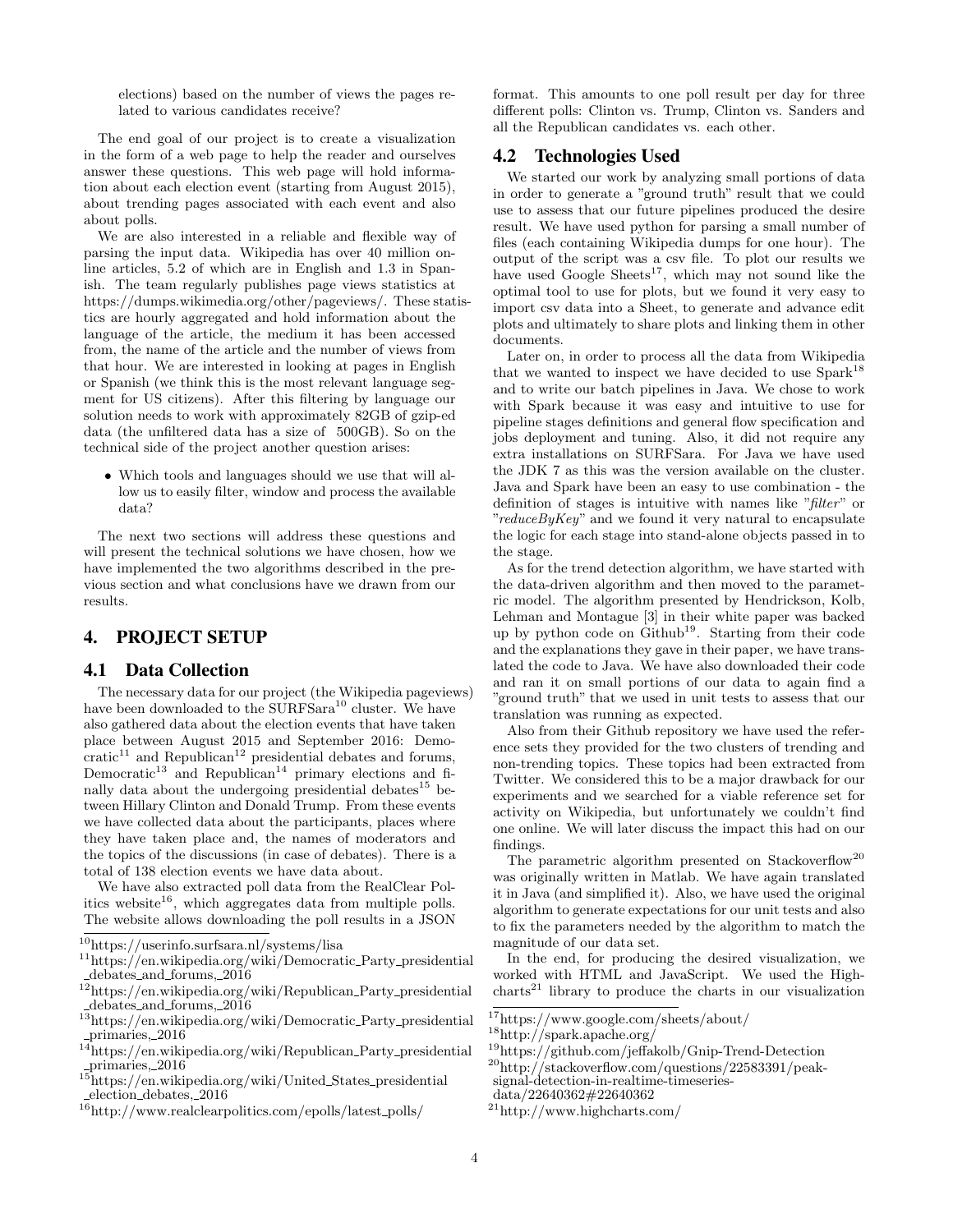and Materialize  $\text{CSS}^{22}$  for the general look and feel of the page.

## 4.3 Pipeline Building Blocks

In our experiments we have used two Spark batch pipelines, which we called *Trend Detector Pipeline* (Figure 3) and Trend Extractor Pipeline (Figure 4).

#### *4.3.1 Trend Detector Pipeline*

In its first stage, the Trend Detector Pipeline reads a batch of files from the SURFSara cluster, stored in the Hadoop File System. The Spark API allows reading full files and returns a String to String mapping from file name to file content. Spark also provides a Java method for reading files line by line, but this method proved ineffective and caused our jobs to hang on the cluster. Each ingested file has an approximate size of 47MB, is compressed in a gzip format and has a name with the following pattern: pageviews-YYYYMMDD-HH0000.gz, where YYYYMMDD and HH represent the date and the hour for which the file stores page views stats. Luckily, HDFS allows Spark to seamlessly read and decompress gzipped files. The content of each file is split into lines. On each line we can find the following tokens, split by space: a code of the form "language code[.medium]", where the language code is the ISO code of the language in which the article is published and "medium" is an optional token holding information about the medium from which the article has been accessed; article name; number of views for that hour for the specific article.

We use a  $\text{flatMap}$  operation on the next stage in order to remap the name of the file to each line in the file (the  $flatMap$  operation allows us to emit zero or more records for each input record). A subsequent stage splits each line into tokens and emits a remapping from article name (topic) to a tuple of timestamp (extracted from the file name) and number of views the page received for that timestamp.

We also only keep track of those articles that are either in English or Spanish. Initially, we did not filter out any information, but when deploying to cluster, the jobs would get stuck on the shuffle phase, due to a very high number of keys. We have eventually decided to look only at the rows that started with "en" or "es", regardless of the medium they have been read from.

A  $reduceByKey$  stage performs a mergesort over the keys in the mapping of the previous stage. The result is that now the article name will be associated with an array of tuples holding the timestamp and number of views for that timestamp.

We then map the trend detection algorithm on each record. For each article, we window the array of tuples into buckets of fixed size (the size of the signals in the reference set for the data driven model and a bucket of 72 hours for the parametric model) and feed each window to the algorithm. Regardless of which algorithm we choose to use, it will output a parameter telling us whether that window is trending or not - the data driven model will output  $\eta$  (showing how close the window is to the trending signals as compared to the non-trending signals) and the parametric model will output 0 (non-trending) or 1 (trending). We add this output to the previous tuple, so now the article name will be mapped to an array of tuples of timestamp, number of views and a floating point value,  $\eta$ , 0 or 1.



Figure 3: Trend Detector Pipeline building blocks.

The non-parametric model needs to read the reference sets of trending and non-trending signals. We have serialized these signals (which are basically one-dimensional arrays), saved them to binary files and added these as jar resources. In this way, they are copied over on each worker, which will then de-serialize the information and use it. The two files amount to 2MB in size.

In the final stage the RDD is written to HDFS files on the SURFSara cluster. After trying different partition values and watch our jobs fail, we decided to let Spark choose the optimal number of partitions, so the job finished successfully.

#### *4.3.2 Trend Extractor Pipeline*

In order to actually detect if and when the page views timeseries spike, we have written the Trend Extractor Pipeline. First, it reads the files produced by the previous pipeline. In the resources of the deployed jar we have also included a small text file (500bytes) with the dates of each election event we are interested in, which is read by each worker. We apply a  $\mathit{flatMap}$  operation on the resulting mapping (file name to file content): we check whether a spike occurs in the array of tuples (timestamp, number of views,  $\eta$ , 0 or 1) from 48 hours prior to an election events to 48 hours after an election event. If so, we wrap this information in a JSON object.

We then repartition the RDD into a single partition so that it will be written into one single file and dump the JSONs produced before to a text file.

## 4.4 Deployment to Cluster

To ease the packaging and deployment process we have

<sup>22</sup>http://materializecss.com/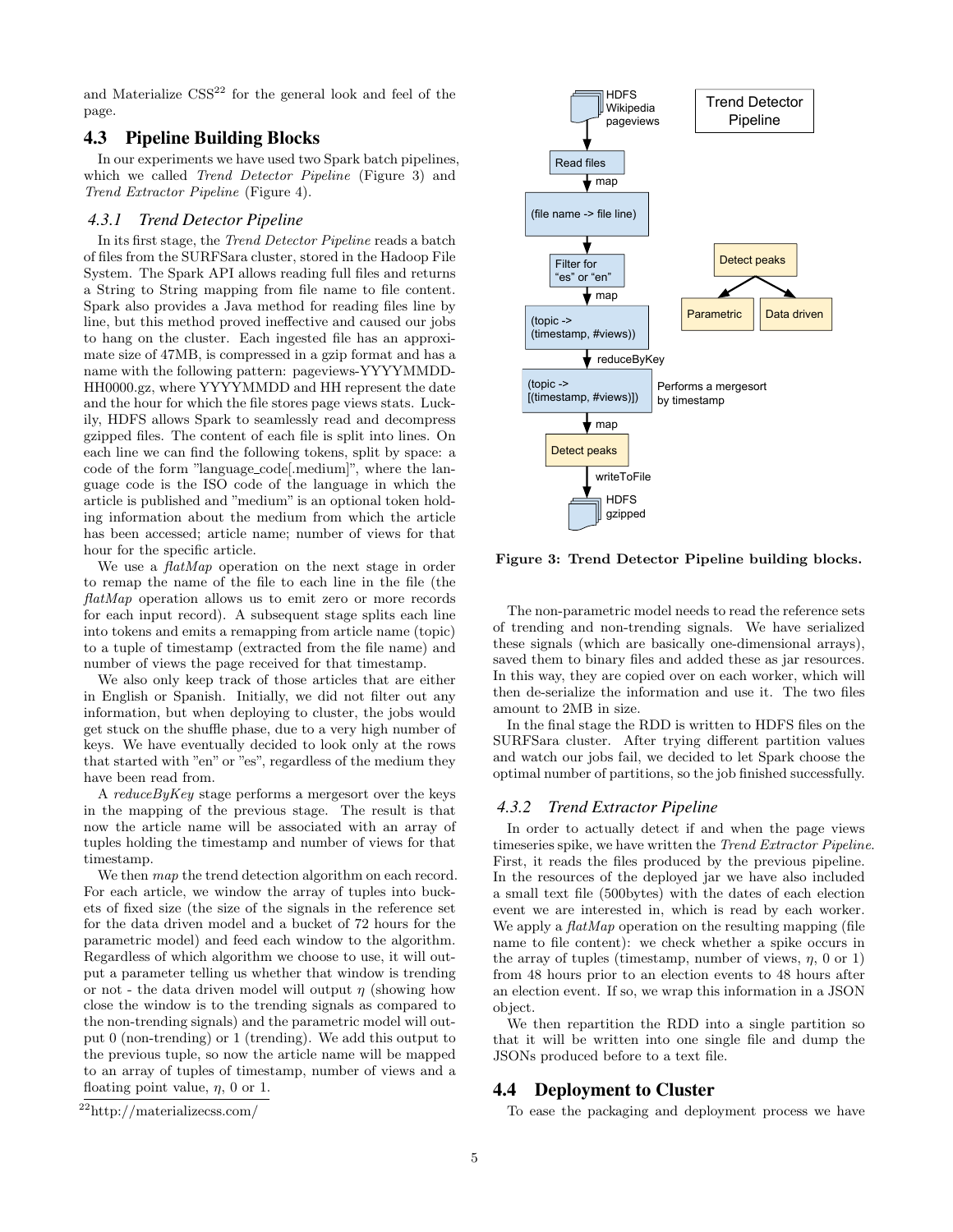

Figure 4: Trend Extractor Pipeline building blocks.

used Apache Maven<sup>23</sup>. Before deployment we packed the project and all its dependencies and resources into an uber- $\int \ar{24}$  and *spark-submitted*<sup>25</sup> it to the SURFSara cluster.

## 4.5 Visualization Walk-through

In our visualization we have included the following components:

- A chart like the one in Figure 5. On the x axis we plot the date of the event and on the y axis the number of spiking Wikipedia topics for that particular event. Each event is drawn as a bubble and the size of the bubble is proportional to the total number of page views for the spiking pages. As you can see in Figure 5 this is more or less the same for all the events;
- When clicking on an event the page will be populated with the names of the Wikipedia articles that have spiked before, during or after that event. For each of these pages we have included a sparkline (like the one in Figure 6) that shows how the page views have changed over 48 and 24 hours prior to the event, during the event and 24 and 48 hours after the event (the red dotted lines);
- Finally, we have also included three charts showing how the polls vary withing the 96 hours. The charts show polls for Trump vs. Clinton, Clinton vs. Sanders and the Republican candidates vs. each other.

# 5. EXPERIMENTS

As we have mentioned in a previous section we started our experiments locally on the data from Wikipedia by looking at stats spanning over two weeks, from September 14th 2016 to September 28th 2016. We chose these dates because the first presidential debate took place on September 26th 2016. To ease the pain on our local machines, we have only looked



Figure 5: Visualization chart.



Figure 6: Visualization sparkline.

at views for the pages containing the keywords "clinton", "trump", "republican" or "democrat" in their name and we have only selected the first 20 pages by number of views. In these first experiments we wanted to gain insight on how the data is structured, whether the theory we started from (that Wikipedia pages related to election events become trending during these events) is even true and also to generate a "ground truth" for our future experiments on Spark. In Figure 7 we see that the pages of Donald Trump and Hillary Clinton are the first two pages by the number of views from these top 20 and also that they spike the most right after the debate. So we were convinced that we might obtain interesting results from running on larger data sets.

We moved on to building the first pipeline, *Trend Detector* Pipeline, described in the previous section. In the beginning we used the data driven algorithm to search for trends in the Wikipedia page views timeseries. At this point we were not yet filtering by the language of the page (we later decided to only keep those pages in English and Spanish) so when



Figure 7: Experimenting on our local machines. Top 20 Wikipedia pages (by number of views) between Sept 14th and Sept 28th 2016, containing the keywords "clinton", "trump", "democrat" or "republican" in their title.

<sup>23</sup>https://maven.apache.org/

 $^{24}$ http://stackoverflow.com/questions/11947037/what-is-anuber-jar

<sup>25</sup>http://spark.apache.org/docs/latest/submittingapplications.html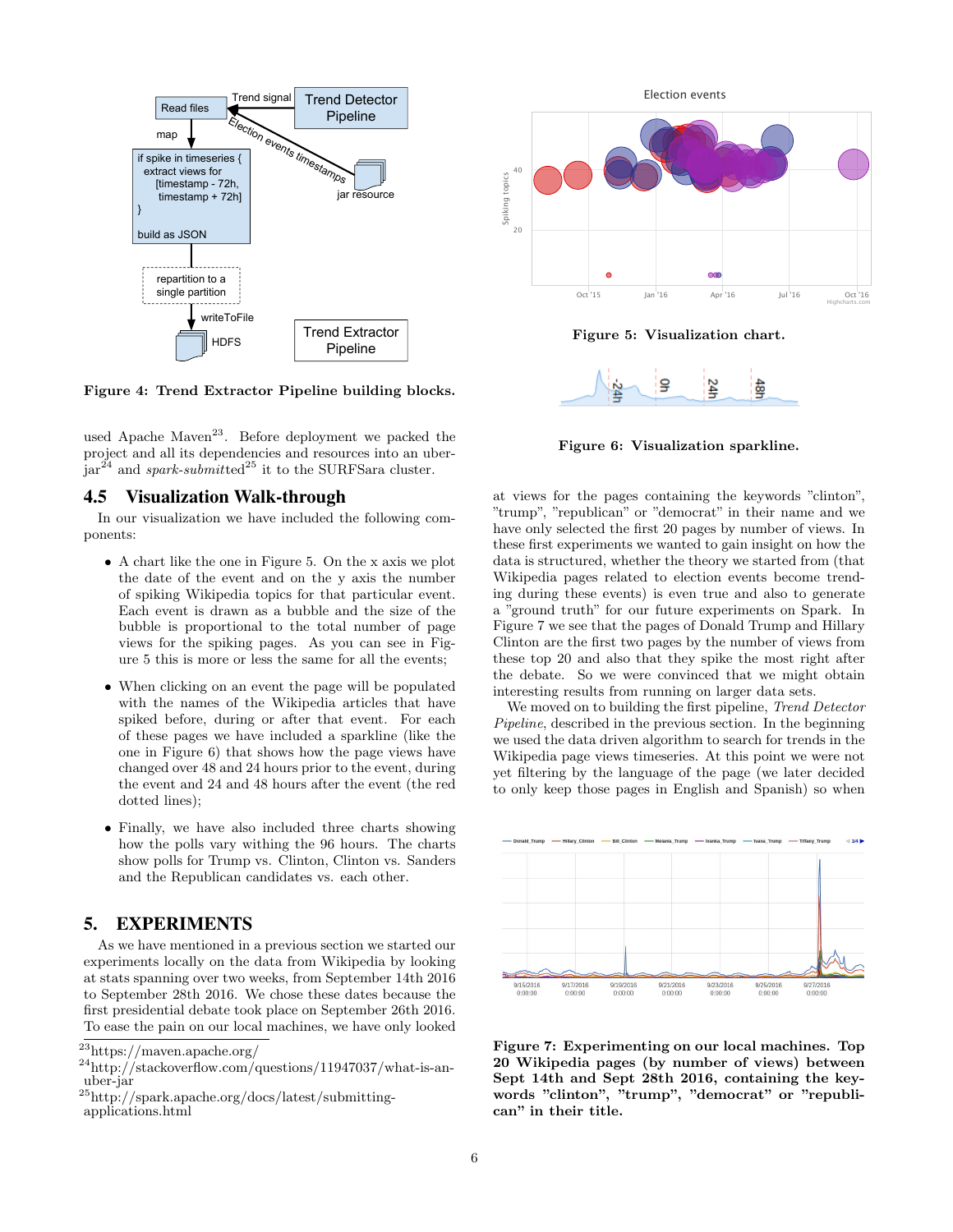

Figure 8: Experimenting on SURFSara. Number of views on Hillary Clinton's Wikipedia page (blue),  $\eta$ (orange) and the binary signal (red).

we ran our job on the SURFSara cluster on data between September 20th and 30th 2016 it took the shuffle phase more than 5 hours to finish successfully. We cherry-picked the results and looked at how the algorithm performed for the pages of Hillary Clinton and Donald Trump (we knew they were spiking right after September 26th from our previous experiment). In Figure 8 we have plotted with blue the number of views for Hillary Clinton's page and with orange the value we obtained for  $\eta$  over the timeseries by using the data driven algorithm. We will leave out the red signal for now. Looking at this figure we tried to find a sensible value for  $\theta$ . Remember that if  $\eta \geq \theta$  (a fixed threshold) the input signal is found to be trending (and non-trending otherwise). An example value for  $\theta$  would be 1, for example - this would mean that if  $\eta$  is greater than or equal to 1 the Wikipedia page is trending or presents a spike and as soon as it drops below 1, the page views would revert to their normal values. The problem is that there is actually no good value to set  $\theta$ to, as the interval does not correctly capture the spike in the image and the small trending portion after the spike. If we set a value larger than or equal to 1 for  $\theta$  we do not capture the spike. If we set a value lower than 1 for  $\theta$  we capture too much of the signal after the spike. This is not what we want - we would like to be able to capture only the spike and the small trending portion after it. We looked at the results for some other Wikipedia pages generated by this run and we could see that  $\eta$  exhibited the same behavior.

We can identify two problems in our approach so far: firstly, it took too long to run our pipeline, due to the amount of time the jobs were spending in the shuffle phase; secondly, the data driven algorithm was not yielding the results we were hoping to obtain.

To solve our first problem we decided to only take into consideration the pages in English and Spanish. This means that from a total of 40 million pages that amounted to 500GB of compressed page views statistics from August 2015 to September 2016, we remained with only 82GB of data after the filtering stage which amounted to 5.2 million pages in English and 1.3 million pages in Spanish. This means that we have reduced the number of keys we were performing the reduction on to 16.25% of the initial number. However, if we look at language statistics for the United States<sup>26</sup> we see that 92.4% of the people speak English or Spanish at home so it does make sense to only look at these truncated statistics. After the filtering the pipeline performed very well - it managed to process all the data we needed (so from August 2015 to September 2016) in only 2 hours.



Figure 9: Experimenting on SURFSara. Number of views on Barack Obama's (up) Donald Trump's (down) Wikipedia page (blue) and the binary signal (red), between May and September 2016.

Our second problem was that the data driven algorithm did not perform as we were hoping it to on the Wikipedia data set. We think that the problem is not with the algorithm, but rather with the reference sets that we have used. As we have previously mentioned we used the reference sets published in the Github repository of the Gnip Trend Detector<sup>27</sup>. These had been extracted from Twitter and were bucketed into 150 chunks of one hour. From what we have understood from visualizing stats for a number of Wikipedia pages, a Wikipedia page usually spikes, rather than becoming trending (so there is rarely one long period of a high number of views, but rather a sudden short period of a very high number of views) and this happens over the course of a few (3-5) hours. We searched online for reference sets for Wikipedia articles, but we could not find anything available.

This is when we decided to switch to the non-parametric algorithm we found on Stackoverflow. We ran the pipeline over the same data from between September 20th and 30th 2016. In Figure 8 we plotted with red the binary signal output by this algorithm. As long as the page is not trending or spiking, the signal is 0 and, as soon as the page presents a local spike the signal becomes 1. It is clear from the image that the signal captures the spike and the short trending period very well.

If we look at other runs and pages we see that the algorithm really does perform well on the Wikipedia data set. For example, in Figure 9 we see the views and signal for Barack Obama's (up) and Donald Trump's (down) page between May and September 2016. The signal becomes and stays 1 during every spiking period we can see in the timeseries.

We conclude that the non-parametric algorithm described in Section 2 is the algorithm we should use to identify trends and spikes in the Wikipedia page views timeseries.

 $^{26}$ https://en.wikipedia.org/wiki/Languages\_of\_the\_United\_States  $^{27}$ https://github.com/jeffakolb/Gnip-Trend-Detection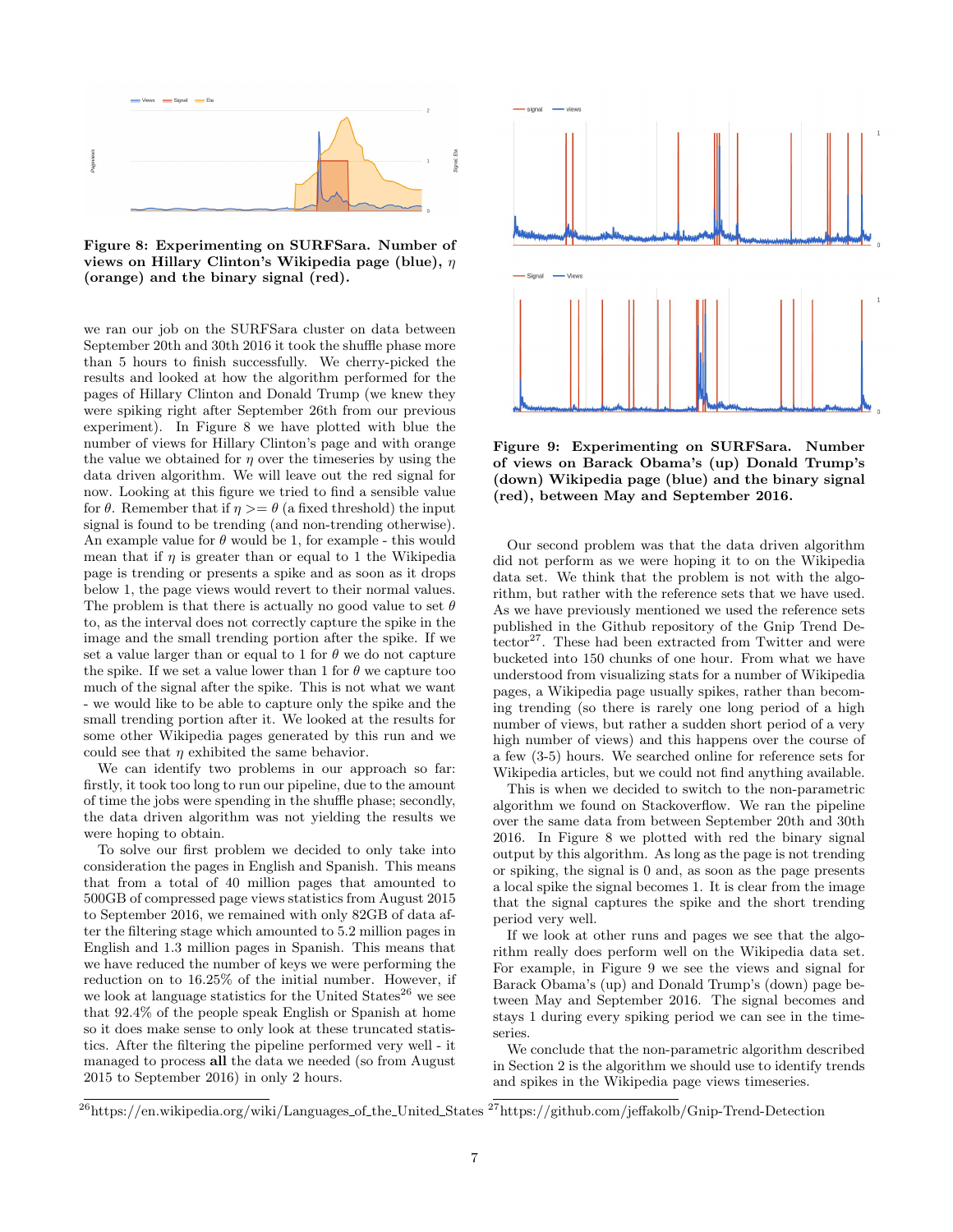

(c) John Kasich

Figure 10: Sparklines for the Wikipedia pages of Bernie Sanders (Democrat), Donald Trump and John Kasich (Republicans) before, during and after two election events that have a common date: Democrat semi-closed primary in New Hampshire, Republicans binding primary in New Hampshire (February 2nd 2016)

We move on to determining whether Wikipedia pages related to an election event exhibit an anomaly in their number of views shortly before, during or after that particular election event. For this, we have put together an HTML + JavaScript visualization. There is a total number of 138 election events from between August 2015 and September 2016, but there are really 52 distinct calendar dates for these events. The Trend Extractor Pipeline builds the JSON output based on these 52 dates.

In Figures 10 and 11 we see the sparklines of the Wikipedia pages of five politicians, members of the Republican or Democratic party. The sparklines are divided into five different sections by red dotted lines - these sections correspond to the portion of the sparkline that shows views 48 and 24 hours prior to the primary elections listed in the description of the figures, on the day of the elections and finally 24 and 48 hours after the elections. In these figures we see that the pages of the various politicians spike almost at the end of the election day and not before (well, the exception is Donald Trump's page, but from what we have seen from other various primary elections this is just an exception). As the pages do not present a spike before the elections, we could not, based on a spiking factor, predict the elections.

Figure 12 shows how the views for the pages of Donald Trump and Hillary Clinton again spike right at the end of the day in which the first presidential debate between the two took place. In the case of the debates we were interested to determine whether Wikipedia is used as a fact checker or information source for the audience. The sparklines in the visualization show that it is mostly the pages of the politicians participating in the debate that exhibit a spike, and not other pages related to the debated topics. Furthermore, the pages that spike do so right after and not during the debates.

Wikipedia remains an information source for the viewers, but perhaps it is not a fact checker used during debates.



Figure 11: Sparklines for the Wikipedia pages of Hillary Clinton (Democrat) and Donald Trump (Republican) before, during and after two election events that have a common date: Democrats closed primary in New York, Republicans binding primary in New York (April 19th 2016)



Figure 12: Sparklines for the Wikipedia pages of Hillary Clinton (Democrat) and Donald Trump (Republican) before, during and after the first Presidential Debate that took place in New York on September 26th 2016